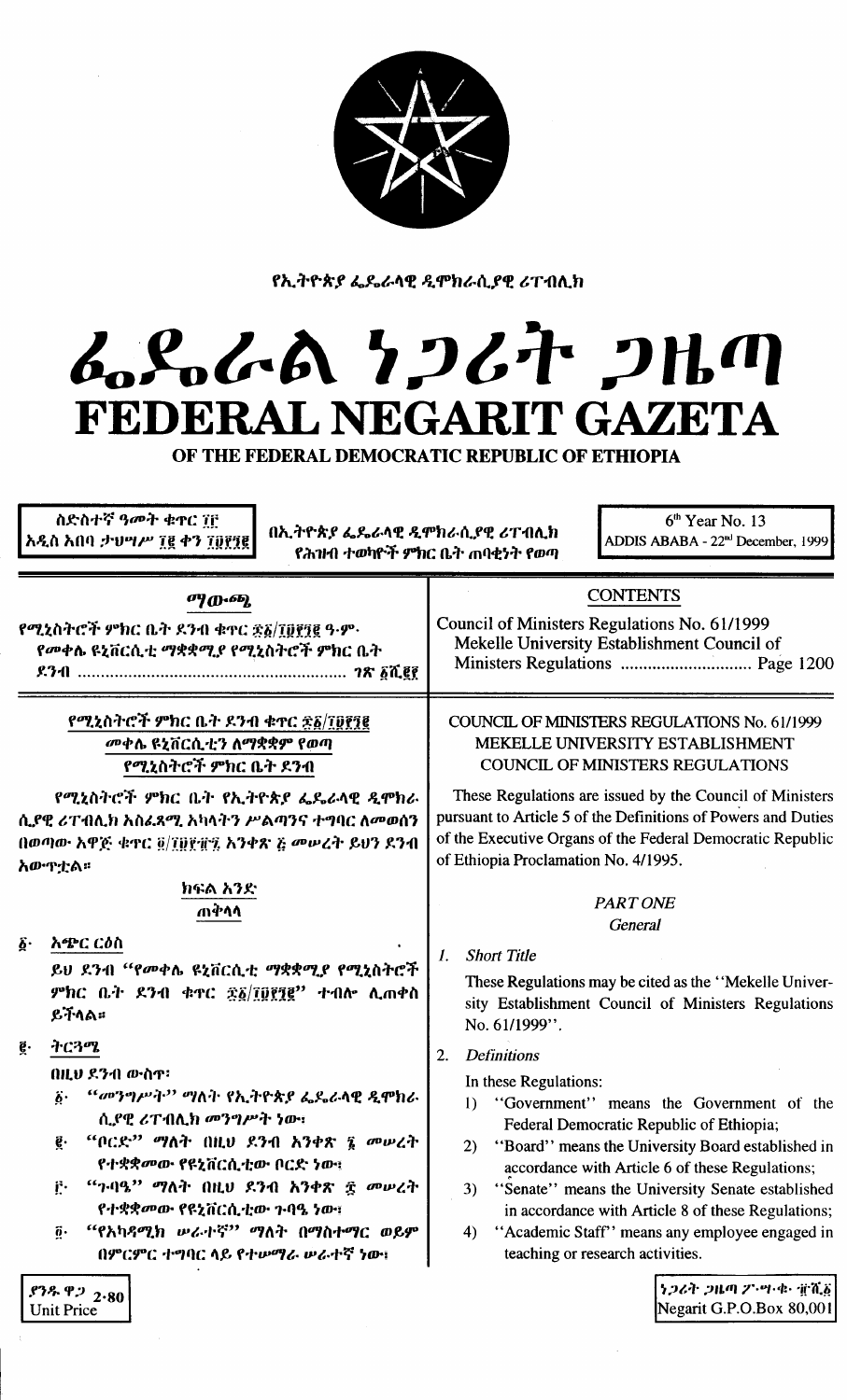| ij. | - ''ፕሬዚዳንት'' ማለት በዚህ ደንብ አንቀጽ ፲ መሠረት |
|-----|--------------------------------------|
|     | የሚሾም የዩኒቨርሲቲው ፕሬዚዳንት ነው።             |

- "ዩኒቨርሲቲ" ማለት በዚህ ደንብ አንቀጽ ቮ መሠረት  $\ddot{\mathbf{z}}$ .
- የተቋቋመው የመቀሴ ዩኒቨርሲቲ ነው።
- 
- 
- 
- 
- 
- 
- 
- 
- መቋቋም
- 
- $\ddot{b}$ .
- Ë.
	- መቀሉ ዩኒቨርሲቲ (ከዚህ በኋላ "ዩኒቨርሲቲው") ራሱን
	- የቻለ የሕግ ሰውነት ያለው ከፍተኛ የትምህርት ተቋም ሆኖ በዚህ ደንብ ተቋቁሚል።
	- የሚከተሉት やねなすぞ ትምህርት **&ziiCA.4:0.**  $\ddot{\mathbf{g}}$  . ተቋሞችን ያካትታል፡
		- $\boldsymbol{\theta}$ ) =  $a$ <sup>0</sup> $\boldsymbol{\phi}$ ሌ ዩኒቨርሲቲ ኮሌጅ፡
			- ለ)  $\omega$ ቀሉ ቢዝንስ ኮሌጅ።
			- ሐ) ወደፊት በቦርዱ የሚቋቋሙ ሌሎች ፋኩልቲዎችና ኮሌጆች።
		- የዩኒቨርሲቲው ተጠሪነት ለትምሀርት ሚኒስቴር ይሆናል።
- $90<sup>0</sup>$  $\dddot{\theta}$  .

Ë.

ዩኒቨርሲቲው የሚከተሉት ዓላማዎች ይኖሩታል፡

- *ዕውቀትን ማዳ*በር፡ ማስፋፋትና ማስተላለፍ፡  $\ddot{b}$ .
- ከዘር፡ ከብሔር፡ ከዖታ፡ ከሃይማኖትና ከመሳሰሉት አድ  $\ddot{e}$  . ል*ዖዎች ነፃ የ*ሆነ በመከባበር፡ መተማመን፡ መተሳሰብና መቻቻል ላይ የተመሠረተና ሁለንተናዊ ስብዕናን የሚደ በለዕግና የሰው ልጅ ክበ፡ርንትን የሚያጠናክር ትምህርት መስጠት፡
- የሥራ ክበርንትንና የኅብረተሰብ ብልዕግናን የሚያ j. ራምድ አስተሳሰብ እንዲሰርጽ ማድረግ፡
- @ የኢትዮጵያን ሕዝብ ማኅበራዊና ኢኮኖሚያዊ ዕድገት ለማፋጠን በሳይንስ፡ በቴክኖሎጀ፡ በሥነ ተበባትኖ በልዩ ልዩ ሙያዎች የሥለጠኑ፡ ኅብረተሰብን በሚገባ ሊደገለግሉ የሚችሉ ስዎች ማፍራት።
- በልዩ ልዩ የትምህርት መስኮች የኅብረተሰቡን ችግር  $\ddot{G}$ ለመፍታት የሚረዳ ቀናትና ምርምር ማካሄድ፡ ጨቃሚ のつまギラ ツゅんのみ
- የክልሉን ሕዝብም ሆነ በሀገር እቀፍ ደረጃ ማኅበራዊና  $\mathbf{z}$ አ.ኮኖሚያዊ ዕድገትን ለማፋጠን የሚረዱ ሙያዊ ግልጋ ለማች **ማ**በርኩት፡
- የአገልግሎት ክፍያን በመቀበል የምክርና ሥልሐና  $\mathbf{v}$ አንልግሎት መስጠት።
- የዩኒቨርሲቲው ሥልጣንና ተግባር Ŀ.

ዩኒቨርሲቲው የሚከተሉት ሥልጣንና ተግባሮች ይኖሩታል፡

- ፋኩልቲዎች፡ ኮሌጆችና ሌሎች የትምሀርትና የምርምር  $\vec{b}$ . ·ተቋሞች ማቋቋምና ማካሄደ፡፡
- ë. የቅድመ ምሬቃና የድኀሪ ምሬቃ ፕሮግራም መቀየስና ሥራ ላይ ማዋል፡
- የምስክር ወረቀት፡ ዲፕሎምና ዲግሪ እንዲሁም i. ለከፍተኛ ውጤትና አስተዋጽኦ አካዳሚክ ሜዳይ ሽልማትና ማዕረግ መስጠት፡
- ሴሚናሮች ወርክሾፖችና ሲምፖዚየሞችን ማዘጋጀትና  $\ddot{\mathbf{0}}$ . ማካሄድ፡
- $5)$ "'President'' means the University president appointed in accordance with Article 10 of these **Regulations:**
- $6)$ "University" means the Mekelle University established in accordance with Article 3 of these Regulations.

#### $3.$ Establishment

- There is hereby established the Mekelle University  $1.$ (hereinafter "the University") as an autonomous higher education institution having its own legal personality.
- The University shall comprise the following higher  $2.$ education institutions:
	- (a) Mekelle University College;
	- (b) Mekelle Business College;
	- (c) Other Faculties and Colleges to be established by the Board.
- $3)$ The University shall be accountable to the Ministry of Education.

#### $\overline{4}$ . **Objectives**

The University shall have the following objectives:

- 1) to cultivate, expand and transmit knowledge;
- 2) to provide education that fully develops the personality and strengthens the respect for human dignity, on the basis of mutual respect, trust, mutual understanding and tolerance, and free from ethnic. nationality, gender, religious or other prejudices;
- $3)$ to inculcate the dignity of work and dedication for the well-being of the society.
- 4) to produce competent persons imbued with a sense of social purpose and trained in science and technology, arts and various professions with a view to enhancing the socioeconomic development of the Ethiopian people;
- 5) to conduct research and studies in different fields that will help in solving societies' problems and disseminate fruitful results thereof;
- 6) to provide professional service at regional and national level with a view to accelerating social and economic developments;
- 7) to provide training and consultancy services, by receiving service fee.

5. Powers and Duties of the University

The University shall have the following powers and duties:

- to establish and run faculties, colleges and other  $1)$ academic and research units;
- 2) to design and implement undergraduate and postgraduate programmes;
- 3) to confer academic certificates, diplomas and degrees as well as medals, prizes and titles for excellence and meritorious contributions;
- $4)$ to organize and conduct seminars, workshops and symposia;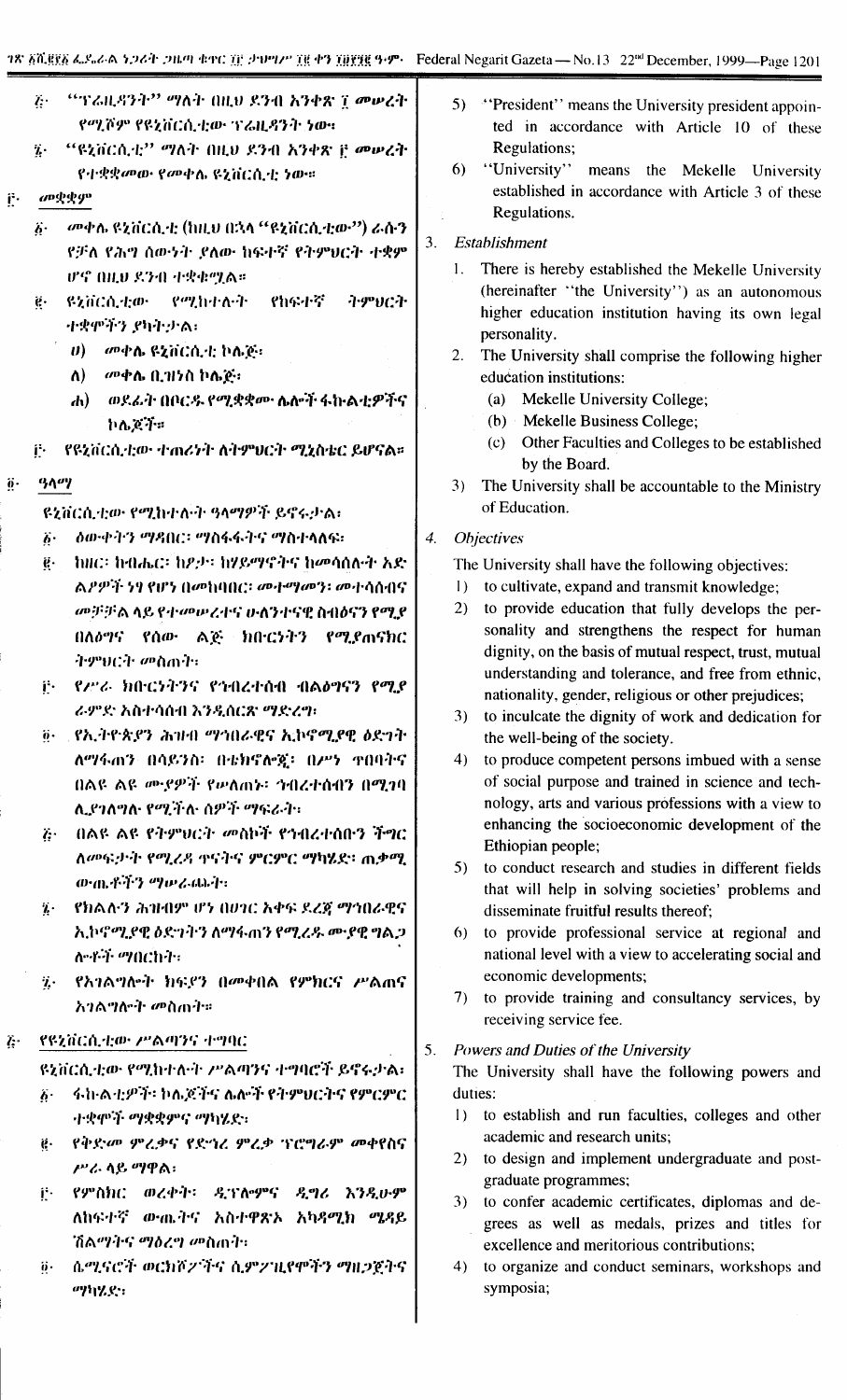6.

- የአገልግሎት ክፍያ በመቀበልና በገበያ ውስጥ  $\ddot{c}$ በመግባት የማሚከርና ሥልጠና አገልግሎት መስጠት፤
- በሀገሪቱ ውስዋና በሌሎች ሀገሮች ከሚገኙ እቻ ዩኒቨር z. ሲቲዎች፡ የምርምር ተቋሞችና ተመሳሳይ ዓላማ ካላቸው ጋር ግንኙነት መመሥረት፤
- መጽሔቶችና ጋዜጦች ማቋቋምና የትምህርት  $\ddot{\mathbf{z}}$ . のいん(はか)
- የንብረት ባለቤት የመሆን፣ Î٠
- ውል የመዋዋል፡ ij.
- በስሙ የመክሰስና የመከሰስ፤  $\mathbf{r}$ .
- ዓላማውን የሚደራምዱ ሴሎች ተግባሮችን ማከናወን።  $75 -$

## ክፍል ሁለት

#### ስለዩኒቨርሲቲው የፖሊሲና የሥራ አስፈፃሚ አካላት

- ስለዩኒቨርሲቲው ቦርድ መቋቋም  $\ddot{\mathbf{a}}$ .
	- ዩኒቨርሲቲው በመንግሥት የሚሰየሙ አንድ ሊቀመን  $\boldsymbol{\delta}$  . በርና ቁተራቸው እንደአስፈላጊነቱ የሚወሰን አባላት የሚገኙበት ቦርድ ይኖረዋል።
	- **፪· ቦርዱ የራሱ ፀሐፊ ይኖረዋል።**
- የቦርዱ ሥልጣንና ተግባር  $\mathbf{\hat{z}}$  .

ቦርዱ የሚከተሉት ሥልጣንና ተግባሮች ይኖሩታል፡

- ፩· የዩኒቨርሲቲውን የአካዳሚክና የአስተዳደር አጠቃላይ ፖሊሲ ያወጣል ፡ ከ*መንግሥት ፖ*ሊሲዎችና ሕ*ጎች ጋ*ር 342580 መልኩ ይወስናል፣
- የዩኒቨርሲቲውን አደረጃጀት ይወስናል፤  $\mathbf{g}$ .
- ዩኒቨርሲቲው ወደፊት የሚደራጅበትንና የሚተጻደር f٠. በትን ቻርተር እንዲዘጋጅ በማድረግ ለመንግሥት **ያቀርባል**፣
- የፕሮፌሰርነት ማዕረግ ያፀድቃል፤  $\ddot{\bm{\theta}}$  .
- ጅ· የዩኒቨርሲቲውን ዕቅድና በጀት ለመንግሥት አቅርቦ ያስዐድቃል:
- የዩኒቨርሲቲውን ም/ፕሬዚዳንቶች ሹመት ለትምህርት  $\ddot{\mathbf{z}}$  . ሚኒስቴር አቅርቦ (የስጸድቃል፣
- የዩንቨርሲቲው የእካዳሚክ ሥራ**ተ**ኞች **የሚ**ቀጠሩበ  $\ddot{\imath}$ . ትንና የሚተዳደሩበትን ሁኔታ የሚወስን የውስጥ አስተ ዳደር ደንብ ከመንግሥት ፖሊሲዎችና ሕ*ጎች ጋ*ር በማገናዘብ ያወጣል፣
- ዩኒቨርሲቲውን በሚመለከት በ<mark>ማንኛውም የ</mark>ዩኒቨር **穴・** ሲቲው አካል ወይም በዩኒቨርሲቲው በተሰጠ ውሳኔ የሚቀርቡ አቤቱ:ታዎችን መርምሮ ውሣኔ ይሰጣል፤
- ዩኒቨርሲቲው ከሀገር ውስኖና ከውጭ ሀገር የትምህርት  $\ddot{\bm{\theta}}$  . ተቋማት ጋር የሚያደርጋቸውን የአካዳሚክ ስምምነቶች መርምሮ ያዐድቃል፡
- ፲ የዩኒቨርሲቲው መለያ ምልክት የሚሆነውን ዓርማ ያጸድቃል፤
- የራሱን የስብሰባ ሥነ ሥርዓት ደንብ ይወስናል ፤  $\mathbf{16}$
- ዩኒቨርሲቲው የሚያስከፍላቸውን ክፍያዎች *መንግሥት* ïg∙ ባዐደቀው መመሪያ መሠረት ይወስናል፤
- የዩኒቨርሲቲውን ዓላማ ከግብ ለማድረስ የሚረዱ ሌሎች TF. ተግባሮችን ያከናውናል።
- 5) to provide consultancy and training services, entering the market, charging appropriate fees;
- 6) to establish relations with local and foreign sister Universities, research institutions, and other organizations having similar objectives:
- 7) to establish and publish academic journals and newsletters:
- 8) to own property;
- 9) to enter into contracts;
- 10) to sue and be sued in its own name;
- to carry out such other activities as are necessary for  $11$ the attainment of its objectives,

# **PART TWO**

The University Policy and Executive Bodies

## **Establishment of the University Board**

- 1) The University shall have a Board which consists of a chairperson and members to be appointed by the Government,
- 2) The Board shall have its own Secretary.

## 7. Powers and Duties of the Board

The Board shall have the following powers and duties:

- 1) to issue academic and administrative general polices of the University, to render decisions in conformity with Government polices and laws;
- 2) to determine the organizational structure of the University;
- 3) to have the Charter of the University which regulates its future organization and administration prepared, and submit it to the Government;
- 4) to approve ranks of a professorship;
- 5) to have the University plan and budget approved by the Government:
- 6) to submit for approval the appointment of the vicepresidents to the Ministry of Education;
- 7) to issue internal administrative regulations which determine conditions of employment and administrations of academic staff of the University with due consideration of Government polices and laws;
- 8) to review decisions rendered by the University or by any organ of the University;
- 9) to examine and approve academic agreements made between the University and other local and foreign educational institutions;
- to approve the emblem of the University;  $10<sub>1</sub>$
- to determine its own rules of procedure;  $11)$
- to determine fees to be charged by the University in  $12)$ accordance with directive approved by the Government;
- to perform such other activities as are conducive to  $13)$ the attainment of the objectives of the University.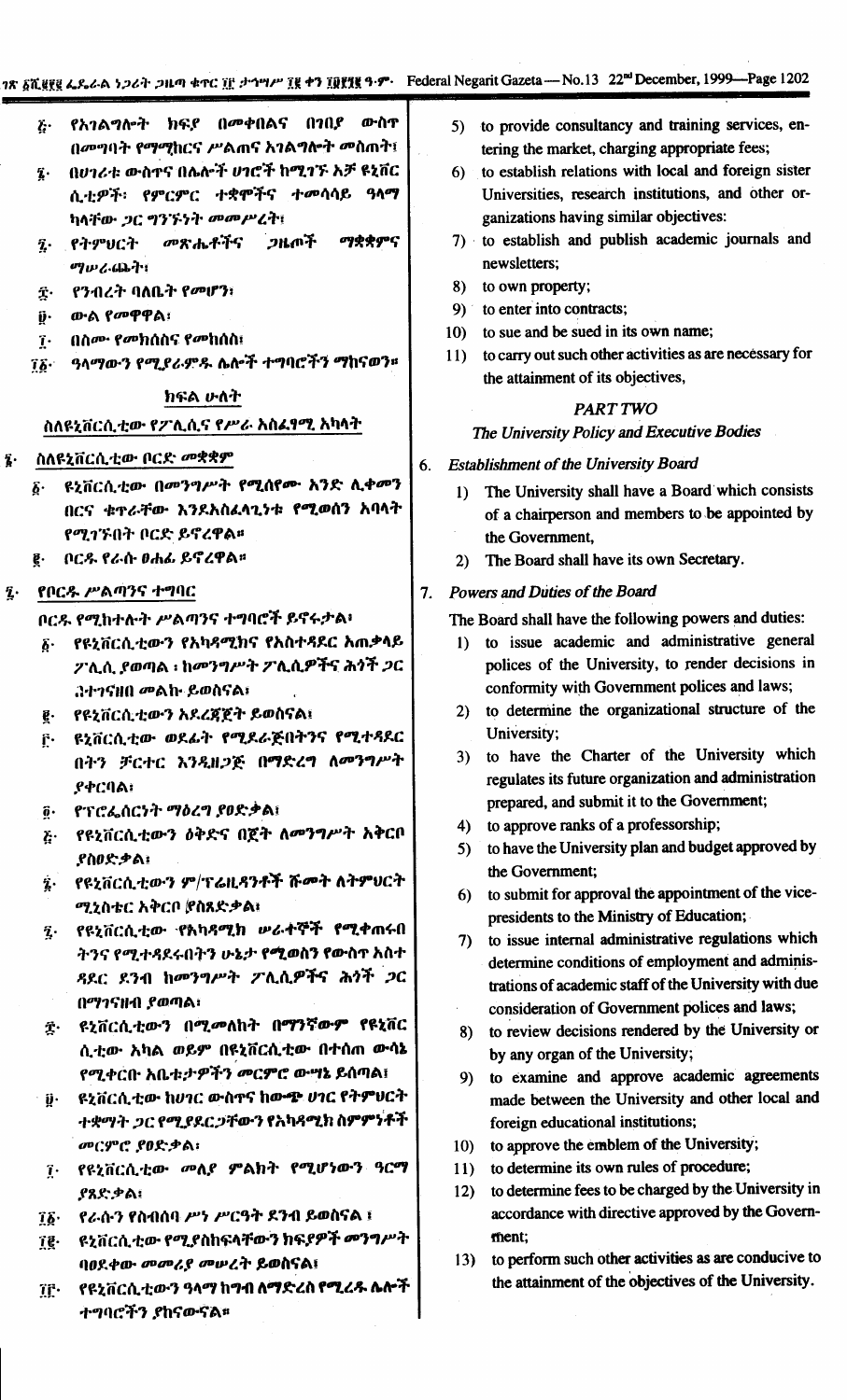| ĝ.<br>Û٠     | የዩኒቨርሲቲው ጉባዔ (ሴኔት) መቋቋም<br>$\vec{\delta}$<br>ከዚህ በታች የተዘረዘሩትን አባላት የያዘ የዩኒቨርሲቲው<br>ንባዔ ይቋቋማል <b>:</b><br>$\boldsymbol{\theta}$<br>የዩኒቨርሲቲው ፕሬዚዳንትስብሳቢ<br>Λ)<br>የዩኒቨርሲቲው ም/ፕሬዚዳንቶችአባላት<br>$\boldsymbol{d}$<br>$\boldsymbol{\sigma}$<br>በተቋሙ የአካዳሚክ ሥራተኞች<br>$\boldsymbol{\omega}$<br>$\mathcal{L}$<br>ለ)<br>ቦርዱ የሚሰይማቸው አግባብነት ያላቸው<br>ሌሎች የዩኒቨርሲቲው አካላት አባላት<br>ē.<br>የንባዔው ተጠሪነት ለቦርዱ ይሆናል።<br>የጉባኤው ሥልጣንና ተግባር<br>ቦርዱ የሚያወጣው አጠቃላይ መመሪያ እንደተጠበቀ ሆኖ<br>ጉባዔው የሚከተሉት ሥልጣንና ተግባራት ይኖሩታል፤ | $22$ December, 1999—Page 1203<br>8.<br><b>Establishment of the University Senate</b><br>1)<br>There is hereby established the Senate of the<br>University having the following members:<br>(a)<br>President of the University Chairperson<br>(b)<br>Vice-Presidents of the UniversityMembers<br>(c)<br>Deans of Faculties  Members<br>(d)<br>Registrar of the University  Member<br>(e)<br>Two representatives to be elected<br>by the academic staff of the<br>(f)<br>Two Students' representatives  Members<br>(g)<br>Other appropriate members to be<br>assigned by the Board  Members.<br>2)<br>The Senate shall be accountable to the Board.<br>9.<br>Powers and Duties of the Senate<br>Subject to directives issued by the Board, the Senate shall |
|--------------|----------------------------------------------------------------------------------------------------------------------------------------------------------------------------------------------------------------------------------------------------------------------------------------------------------------------------------------------------------------------------------------------------------------------------------------------------------------------------------------|-----------------------------------------------------------------------------------------------------------------------------------------------------------------------------------------------------------------------------------------------------------------------------------------------------------------------------------------------------------------------------------------------------------------------------------------------------------------------------------------------------------------------------------------------------------------------------------------------------------------------------------------------------------------------------------------------------------------------------------------------------------|
|              | δ.<br>የዩኒቨርሲቲውን የትምህርት<br>ካሌንደር<br>መርምሮ<br><b>የጸድቃል</b> ፤<br>ę.<br>የዩኒቨርሲቲውን ልዩ ልዩ የትምህርት ፕሮግራሞች<br><i>ያ</i> ጸድቃል፣<br>$\mathbf{r}$<br>ዲግሪዎች፡<br>ዲፕሎማዎችና<br>የምስክር<br>ወረቀቶች                                                                                                                                                                                                                                                                                                              | have the following powers and duties:<br>1)<br>to examine and approve the academic calendar of the<br>University;<br>2)<br>to approve the University's various academic<br>programs;<br>3)                                                                                                                                                                                                                                                                                                                                                                                                                                                                                                                                                                |
|              | እንዲሁም ሜዳይና ሽልማቶች የሚሰጡበትን ሁኔታ<br>ይወስናል፣<br>$\ddot{\mathbf{0}}$ .<br>የተማሪዎች አቀባበልን፡ የትምህርት ደረጃ አወሳሰንን፡<br>የዲሲፐሊን ጉዳዮችንና ምረቃን የሚመለከቱ መመዘኛ<br><i>መ</i> ስፈርቶችን ያወጣል፣ በነዚህም ጉዳዮች ላይ የሚቀርቡ<br>አቤቱ:ታዎችንና ቅሬታዎችን መርምሮ ውሳኔ ይሰጣል፤                                                                                                                                                                                                                                                                 | to determine the conditions of conferring degrees,<br>diplomas, and certificates, as well as medals, and<br>prizes;<br>4)<br>to set criteria for admission of students, deter-<br>mination of academic standards and graduation, and<br>regulate disciplinary matters, to examine and decide<br>on petitions relating to same;                                                                                                                                                                                                                                                                                                                                                                                                                            |
|              | $\boldsymbol{\tilde{G}}$ .<br>አጠቋላይ የፈተና አሰጣተና ደረጀዎች አቅጣጫዎችን<br>ይወስናል፣                                                                                                                                                                                                                                                                                                                                                                                                                 | 5) to determine the general directions of conducting of<br>examinations:                                                                                                                                                                                                                                                                                                                                                                                                                                                                                                                                                                                                                                                                                  |
|              | የዩኒቨርሲቲውን የአካዳሚክ ሥራተኞች ቅዋር መርምሮ<br>ī.<br>.የጸድ.ቃል፣<br>$\vec{\imath}$ .<br>የሙሉ ፕሮፌሰርንት ማዕረግ እንዲሰዋ ለቦርዱ ሃሳብ<br>.የቀርባል፣<br>£٠<br>ዩኒቨርሲቲው የሚያስከፍላቸውን ክፍያዎች እንዲወስን<br>ለቦርዱ ሃሳብ ያቀርባል፡                                                                                                                                                                                                                                                                                                        | 6)<br>to examine and approve the employment of<br>academic staff of the University;<br>7)<br>to recommend to the Board the conferring of the<br>rank of full professorship;<br>8)<br>to recommend to the Board the amount of fees to be<br>charged by the University;                                                                                                                                                                                                                                                                                                                                                                                                                                                                                     |
|              | į٠<br>የራሱን የስብሰባ ሥነ ሥርዓት ደንብ ይወስናል፤<br>$\mathbf{r}$<br>በቦርዱ የሚሰጡትን ሌሎች ተግባሮች ያከናውናል።                                                                                                                                                                                                                                                                                                                                                                                                   | 9)<br>to determine its own rules of procedure;<br>$10$ .<br>to perform such other activities as may be<br>assigned to it by the Board.                                                                                                                                                                                                                                                                                                                                                                                                                                                                                                                                                                                                                    |
| $\mathbf{I}$ | የዩኒቨርሲቲው ፕሬዚዳንትና ም/ፕሬዚዳንቶች ሹመትና<br>ተጠሪነት                                                                                                                                                                                                                                                                                                                                                                                                                                               | 10.<br>Appointment and Accountability of the University<br><b>President and Vice-Presidents</b>                                                                                                                                                                                                                                                                                                                                                                                                                                                                                                                                                                                                                                                           |
| Îδ∙          | $\vec{\delta}$ .<br>የዩኒቨርሲቲው ፕሬዚዳንት በመንግሥት ይሾማል፤<br>ተጠሪነቱም ለቦርዱ ይሆናል።<br>g.<br>የዩኒቨርሲቲው ምክትል ፕሬዚዳንቶች በዚህ ደንብ<br>አንቀጽ ፯ ንዑስ አንቀጽ (፯) መሥረት ይሾማሉ፤<br>ተጠሪነታቸውም ለፕሬዚዳንቱ ይሆናል።<br>የዩኒቨርሲቲው ፕሬዚዳንት ሥልጣንና ተግባር                                                                                                                                                                                                                                                                                 | 1)<br>The president of the University shall be appointed<br>by the Government, and shall be accountable to the<br>Board;<br>(2)<br>The University Vice-presidents shall be appointed<br>according to Article 7 Sub Article (6) of these<br>Regulations; and shall be accountable to the<br>President.                                                                                                                                                                                                                                                                                                                                                                                                                                                     |
|              | የዩኒቨርሲቲው ፕሬዚዳንት የዩኒቨርሲቲው ዋና መሪና<br>አስፈጻሚ ሆኖ የሚከተሉት<br>ሥልጣንና<br>ተግባሮች<br>ይኖሩታል፣<br>δ.<br>የዩኒቨርሲቲውን ሥራ በበላይነት ይመራል፥ ያስተዳ<br>ድራል፡ ይቆጣጠራል፣<br>ğ.<br>በቦርዱና በጉባዔው የተላለፉ ውሳኔዎች ተግባራዊ<br>መሆናቸውን ይከታተላል፣                                                                                                                                                                                                                                                                                        | 11.<br>Powers and Duties of the President<br>The President shall be the chief executive of the<br>University, and shall have the following powers and<br>duties:<br>1)<br>to direct, administer, and supervise the activities of<br>the University;<br>2)<br>to follow up the implementation of the decisions<br>made by the Board and the Senate;                                                                                                                                                                                                                                                                                                                                                                                                        |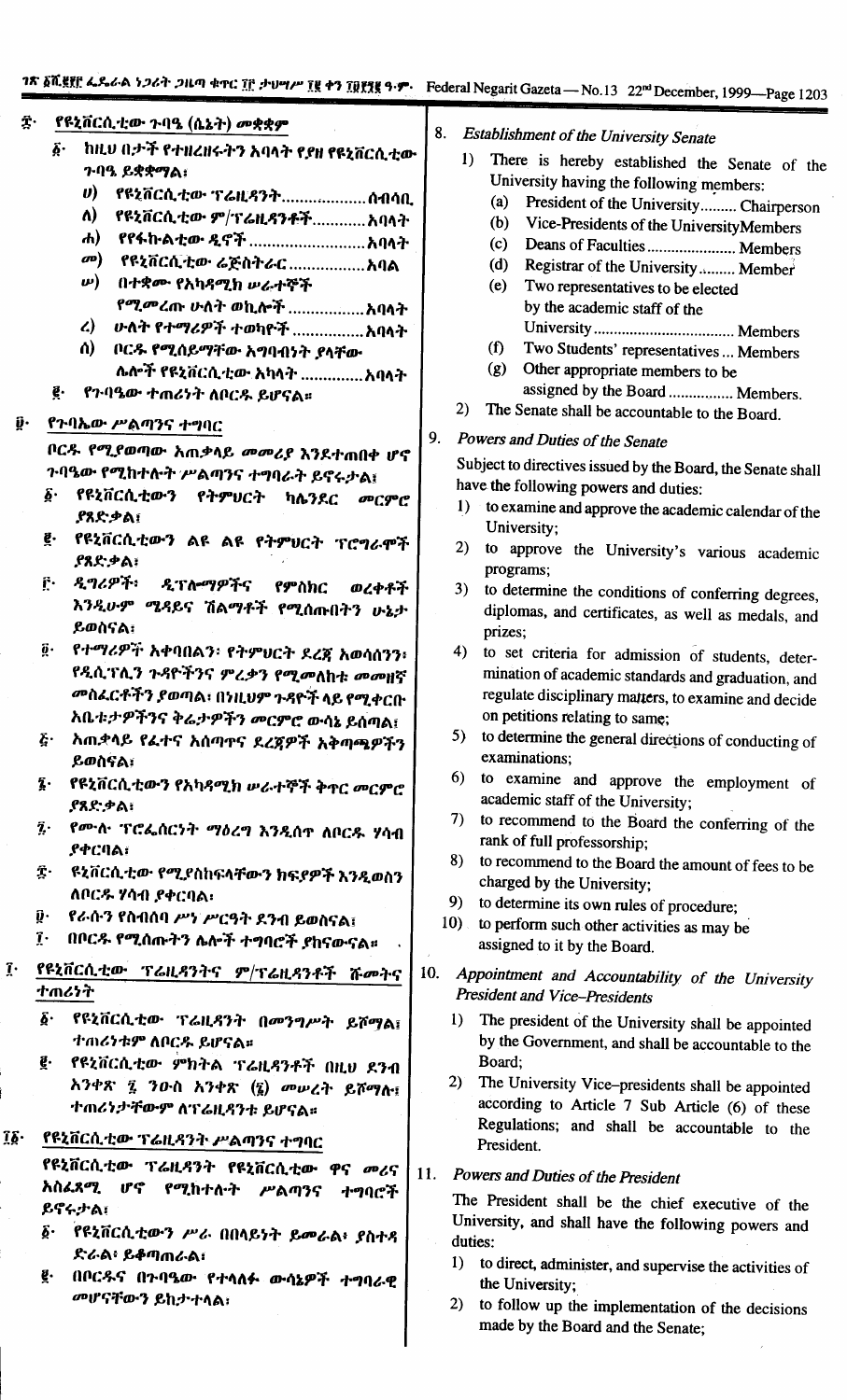- የአገልግሎት ክፍደ በመቀበልና በገበደ ውስጥ  $\boldsymbol{\tilde{c}}$ . በመግባት የማማከርና ሥልጠና አገልግሎት መስጠት፤
- በሀገሪቱ ውስጥና በሌሎች ሀገሮች ከሚገኙ አቻ ዩኒቨር  $\mathbf{\hat{i}}$ . ሲቲዎች፡ የምርምር ተቋሞችና ተመሳሳይ ዓላማ ካላቸው *ጋ*ር ግንኙነት መመሥረት፤
- ማቋቋምና i የትምህርት መጽሔቶችና ጋዜጦች ማルムのふう
- የንብረት ባለቤት የመሆን፣ Î٠
- ውል የመዋዋል፣ i.
- በስሙ የመክሰስና የመከሰስ፤  $\mathbf{r}$ .
- ዓላማውን የሚያራምዱ ሴሎች ተግባሮችን ማከናወን።  $\mathbf{i}\mathbf{b}$ .

### ክፍል ሁለት

## ስለዩኒቨርሲቲው የፖሊሲና የሥራ አስፈፃሚ አካላት

- ስለዩኒቨርሲቲው ቦርድ *መ*ቋቋም z.
	- ዩኒቨርሲቲው በመንግሥት የሚሰየሙ አንድ ሊቀመን 6. በርና ቁዋራቸው እንደአስፈላጊነቱ የሚወሰን አባላት የሚገኙበት ቦርድ ይኖረዋል።
	- <u>፪</u>· በር*ዱ* የራሱ ዐሐፊ ይኖረዋል፡፡
- የቦርዱ ሥልጣንና ተግባር  $\tilde{\mathbf{z}}$  .

ቦርዱ የሚከተሉት ሥልጣንና ተግባሮች ይኖሩታል፡

- የዩኒቨርሲቲውን የአካዳሚክና የአስተዳደር አጠቃላይ  $\boldsymbol{\delta}$ . ፖሊሲ ያወጣል ፡ ከመንግሥት ፖሊሲዎችና ሕጎች *ጋ*ር *JI-1580 መልኩ ይወስናል፣*
- ፪· የዩኒቨርሲቲውን አደረጃጀት ይወስናል፤
- ዩኒቨርሲቲው ወደፊት የሚደራጅበትንና የሚተጻደር f. በትን ቻርተር እንዲዘጋጅ በማድረግ ለመንግሥት **ያቀርባል**፣
- የፕሮፌሰርነት ማዕረግ ያፀድቃል፤  $\ddot{\mathbf{0}}$ .
- <u>ጅ· የዩኒቨርሲቲውን ዕቅድና በጀት ለመንግሥት አቅርቦ</u> የስዐድቃል፣
- ፮· የዩኒቨርሲቲውን ም/ፕሬዚዳንቶች ሹመት ለትምሀርት ሚኒስቴር አቅርቦ (የስጸድቃል፤
- የዩኒቨርሲቲው የአካዳሚክ ሥራ**ተ**ኞች **የሚ**ቀጠሩበ  $\ddot{\mathbf{z}}$ . ትንና የሚተዳደሩበትን ሁኔታ የሚወስን የውስጥ አስተ ዳደር ደንብ ከመንግሥት ፖሊሲዎችና ሕ*ጎ*ች *ጋ*ር በማገናዘብ ያወጣል፣
- ፰· ዩኒቨርሲቲውን በሚመለከት በ<mark>ማንኛውም የዩኒቨር</mark> ሲቲው አካል ወይም በዩኒቨርሲቲው በተሰጠ ውሳኔ የሚቀርቡ አቤቱታዎችን መርምሮ ውግኔ ይሰጣል፤
- ዩኒቨርሲቲው ከሀገር ውስኖና ከውጭ ሀገር የትምሀርት  $\ddot{\mathbf{y}}$ . ተቋማት ጋር የሚያደርጋቸውን የአካዳሚክ ስምምነቶች **መርምሮ ያፀድቃል**፡
- ፲ የዩኒቨርሲቲው መለያ ምልክት የሚሆነውን ዓርማ ያጸድቃል፡
- የራሱን የስብሰባ ሥነ ሥርዓት ደንብ ይወስናል ፤  $\mathbf{\tilde{1}}\mathbf{\tilde{2}}$ .
- ዩኒቨርሲቲው የሚያስከፍላቸውን ክፍያዎች መንግሥት ï₫∙ ባዐደቀው መመሪያ መሠረት ይወስናል፤
- የዩኒቨርሲቲውን ዓላማ ከግብ ለማድረስ የሚረዱ ሌሎች Ĩſ. ትግባሮችን ያከናውናል**።**
- 5) to provide consultancy and training services, entering the market, charging appropriate fees;
- to establish relations with local and foreign sister  $6)$ Universities, research institutions, and other organizations having similar objectives:
- 7) to establish and publish academic journals and newsletters:
- 8) to own property;
- 9) to enter into contracts;
- 10) to sue and be sued in its own name;
- 11) to carry out such other activities as are necessary for the attainment of its objectives,

# **PART TWO**

# The University Policy and Executive Bodies

- 6. Establishment of the University Board
	- 1) The University shall have a Board which consists of a chairperson and members to be appointed by the Government,
	- 2) The Board shall have its own Secretary.

## 7. Powers and Duties of the Board

The Board shall have the following powers and duties:

- 1) to issue academic and administrative general polices of the University, to render decisions in conformity with Government polices and laws;
- 2) to determine the organizational structure of the University;
- 3) to have the Charter of the University which regulates its future organization and administration prepared, and submit it to the Government;
- 4) to approve ranks of a professorship;
- 5) to have the University plan and budget approved by the Government:
- 6) to submit for approval the appointment of the vicepresidents to the Ministry of Education;
- 7) to issue internal administrative regulations which determine conditions of employment and administrations of academic staff of the University with due consideration of Government polices and laws;
- 8) to review decisions rendered by the University or by any organ of the University;
- 9) to examine and approve academic agreements made between the University and other local and foreign educational institutions;
- 10) to approve the emblem of the University;
- to determine its own rules of procedure;  $11)$
- to determine fees to be charged by the University in  $12)$ accordance with directive approved by the Government;
- 13) to perform such other activities as are conducive to the attainment of the objectives of the University.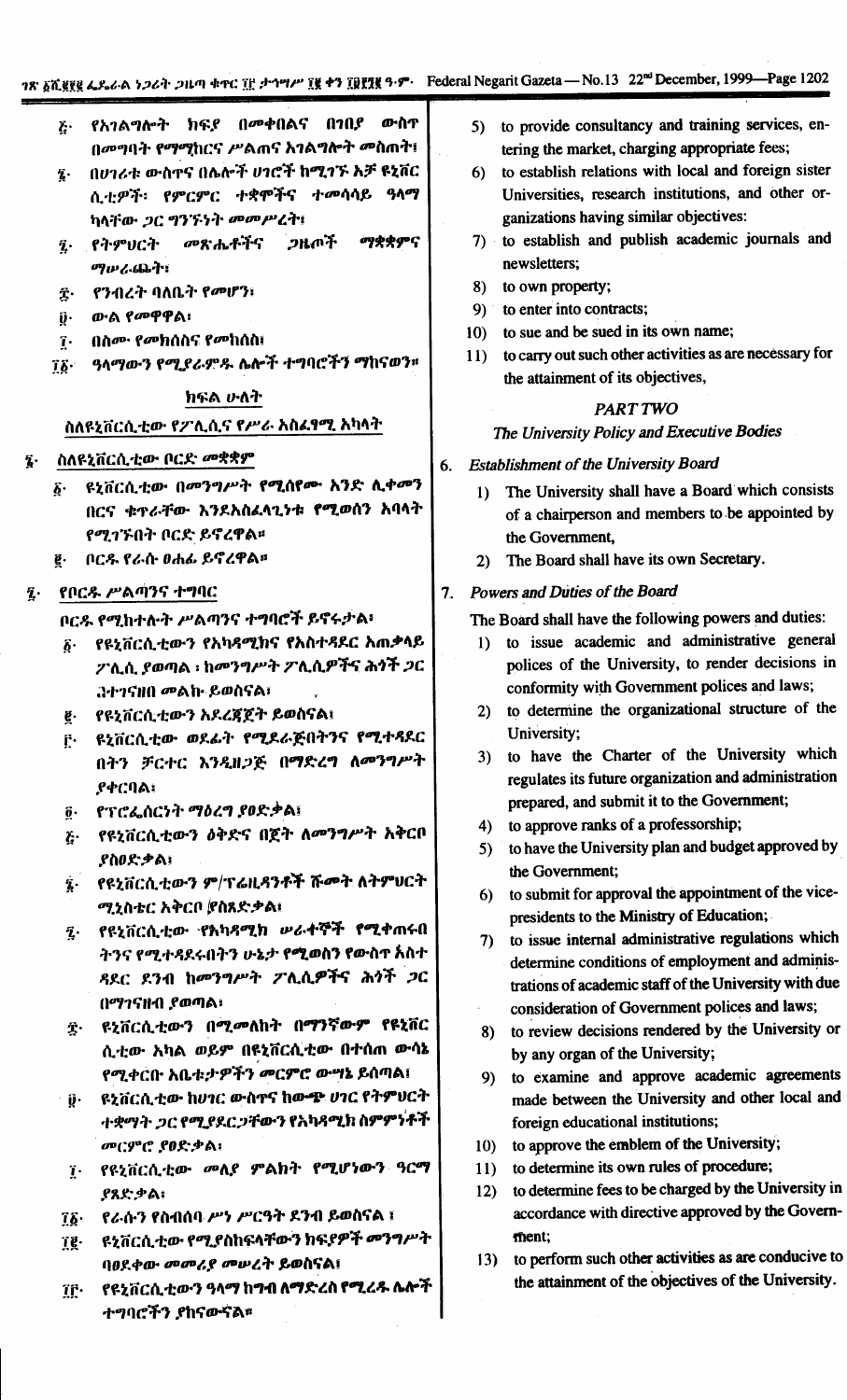|               |                             |                                         |     |         | <b>TOUGHT TO SHILL OULDE</b> |
|---------------|-----------------------------|-----------------------------------------|-----|---------|------------------------------|
| Î٠            |                             | የዩኒቨርሲቲው ጉባዔ (ሴኔት) መቋቋም                 | 8.  |         | Establishment                |
|               | ĝ.                          | ከዚህ በታች የተዘረዘሩትን አባላት የያዘ የዩኒቨርሲቲው      |     | 1)      | There is                     |
|               |                             | ን ባዓ. ይቋቋማል፡                            |     |         | University                   |
|               |                             | U)<br>የዩኒቨርሲቲው ፕሬዚዳንትስብሳቢ               |     |         | (a)<br>Pres                  |
|               |                             | ለ)<br>የዩኒቨርሲቲው ም/ፕሬዚዳንቶችአባላት            |     |         | (b)<br>Vice                  |
|               |                             | ሐ)                                      |     |         | (c)<br>Dea                   |
|               |                             | መ)     የዩኒቨርሲቲው ሬጅስትራር አባል              |     |         | (d)<br>Regi                  |
|               |                             | ω)<br>በተቋሙ የአካዳሚክ ሥራተኞች                 |     |         | (e)<br>Two                   |
|               |                             |                                         |     |         | by th                        |
|               |                             | $\mathbf{L}$                            |     |         | Univ                         |
|               |                             | ሰ)<br>ቦርዱ የሚሰይማቸው አግባብነት ያላቸው           |     |         | Two<br>(f)                   |
|               |                             | ሌሎች የዩኒቨርሲቲው አካላት አባላት                  |     |         | (g)<br>Othe                  |
|               | ę.                          | የንባዔው ተጠሪነት ለቦርዱ ይሆናል።                  |     |         | assig                        |
|               |                             |                                         |     | 2)      | The Senat                    |
| ŷ٠            |                             | የጉባኤው ሥልጣንና ተግባር                        | 9.  |         |                              |
|               |                             | በርዱ የሚያወጣው አጠቃላይ መመሪያ እንደተጠበቀ ሆኖ        |     |         | Powers and Du                |
|               |                             | ጉባዔው የሚከተሉት ሥልጣንና ተግባራት ይኖሩታል፤          |     |         | Subject to dired             |
|               | $\boldsymbol{\delta}$ .     | የዩኒቨርሲቲውን የትምሀርት ካሌንደር መርምሮ             |     |         | have the follov              |
|               |                             | <b>ያጸድቃል፤</b>                           |     | 1)      | to examine                   |
|               | g.                          | የዩኒቨርሲቲውን ልዩ ልዩ የትምህርት ፕሮግራሞች           |     |         | University                   |
|               |                             | <b>ያጸድቃል፣</b>                           |     | 2)      | to approv                    |
|               | ŗ٠                          |                                         |     |         | programs;                    |
|               |                             | ዲግሪዎች፡ ዲፕሎማዎችና የምስክር<br>ወረቀቶች           |     | 3)      | to determi                   |
|               |                             | እንዲሁም ሜዳይና ሽልማቶች የሚሰጡበትን ሁኔታ            |     |         | diplomas,                    |
|               |                             | ይወስናል፣                                  |     |         | prizes;                      |
|               | $\ddot{\mathbf{g}}\cdot$    | የተማሪዎች አቀባበልን፡ የትምሀርት ደረጃ አወሳሰንን፥       |     | 4)      | to set cri                   |
|               |                             | የዲሲፕሊን ጉዳዮችንና ምረቃን የሚመለከቱ መመዘኛ          |     |         | mination o                   |
|               |                             | መስፌርቶችን ያወጣል፣ በነዚህም ጉዳዮች ላይ የሚቀርቡ       |     |         | regulate di                  |
|               |                             | አቤቱ:ታዎችንና ቅሬ:ታዎችን መርምሮ ውሳኔ ይሰጣል፤        |     |         | on petition                  |
|               | ξ٠                          | አጠቃላይ የፌተና አሰጣተና ደረጀዎች አቅጣጫዎችን          |     | 5)      | to determin                  |
|               |                             | ይወስናል፣                                  |     |         | examinatio                   |
|               | ī.                          | የዩኒቨርሲቲውን የአካዳሚክ ሥራተኞች ቅኖር መርምሮ         |     | 6)      | to examin                    |
|               |                             | ያጸድቃል፡                                  |     |         | academic s                   |
|               | $\bar{\mathbf{z}}$ .        | የሙሉ ፕሮፌሰርንት ማዕረግ እንዲሰዋ ለቦርዱ ሃሳብ         |     | 7)      | to recomm                    |
|               |                             | <b>.የ</b> ቀርባል፣                         |     | 8)      | rank of ful                  |
|               | Î٠                          | ዩኒቨርሲቲው የሚያስከፍላቸውን ክፍያዎች እንዲወስን         |     |         | to recomm                    |
|               |                             | ለቦርዱ ሃሳብ ያቀርባል፡                         |     | 9)      | charged by<br>to determin    |
|               | į٠                          | የራሱን የስብሰባ ሥነ ሥርዓት ደንብ ይወስናል፤           |     | $10)$ . | to perform                   |
|               | $\mathbf{r}$ .              | በቦርዱ የሚሰጡትን ሌሎች ተግባሮች ያከናውናል። .         |     |         | assigned to                  |
|               |                             |                                         |     |         |                              |
| Ţ٠            |                             | የዩኒቨርሲቲው ፕሬዚዳንትና ም/ፕሬዚዳንቶች ሹመትና         | 10. |         | Appointment                  |
|               |                             | ተጠሪነት                                   |     |         | President and                |
|               | $\vec{\delta}$ .            | የዩኒቨርሲቲው ፕሬዚዳንት በመንግሥት ይሾማል፤            |     | 1)      | The presid                   |
|               |                             | ተጠሪንቱም ለቦርዱ ይሆናል።                       |     |         | by the Gov                   |
|               | g.                          | የዩኒቨርሲቲው ምክትል ፕሬዚዳንቶች በዚህ ደንብ           |     |         | Board;                       |
|               |                             | አንቀጽ ፯ ንዑስ አንቀጽ (፯) መሠረት ይሾማሉ፤          |     | 2)      | The Unive                    |
|               |                             | ተጠሪነታቸውም ለፕሬዚዳንቱ ይሆናል።                  |     |         | according                    |
|               |                             |                                         |     |         | Regulation                   |
| $\mathbf{15}$ |                             | የዩኒቨርሲቲው ፕሬዚዳንት ሥልጣንና ተግባር              |     |         | President.                   |
|               |                             | የዩኒቨርሲቲው ፕሬዚዳንት የዩኒቨርሲቲው ዋና መሪና         | 11. |         | Powers and Di                |
|               |                             | አስፈጸ <i>ሚ ሆኖ የሚ</i> ከተሉት ሥልጣንና<br>ተግባሮች |     |         |                              |
|               |                             | ይኖሩታል፣                                  |     |         | The President                |
|               | $\tilde{\mathbf{\Delta}}$ . | የዩኒቨርሲቲውን ሥራ በበላይነት ይመራል፥ ያስተዳ          |     |         | University, an               |
|               |                             | ድራል፡ ይቆጣጠራል፣                            |     |         | duties:                      |
|               | g.                          | በቦርዱና በጉባዔው የተላለፉ ውሳኔዎች ተግባራዊ           |     | 1)      | to direct, a                 |
|               |                             | መሆናቸውን ይከታተላል፣                          |     |         | the Univer                   |
|               |                             |                                         |     | 2)      | to follow                    |

| 8. | <b>Establishment of the University Senate</b> |  |
|----|-----------------------------------------------|--|
|    |                                               |  |

|                                                | There is hereby established the Senate of the |  |  |  |
|------------------------------------------------|-----------------------------------------------|--|--|--|
|                                                | University having the following members:      |  |  |  |
| President of the University Chairperson<br>(a) |                                               |  |  |  |
| (b)                                            | Vice-Presidents of the UniversityMembers      |  |  |  |
| (c)                                            | Deans of Faculties  Members                   |  |  |  |
| (d)                                            | Registrar of the University Member            |  |  |  |
| (e)                                            | Two representatives to be elected             |  |  |  |
|                                                | by the academic staff of the                  |  |  |  |
|                                                |                                               |  |  |  |
| (f)                                            | Two Students' representatives  Members        |  |  |  |
| (g)                                            | Other appropriate members to be               |  |  |  |

- gned by the Board ................ Members.
- e shall be accountable to the Board.
- uties of the Senate

ctives issued by the Board, the Senate shall ving powers and duties:

- e and approve the academic calendar of the  $\overline{\mathcal{L}}$
- ve the University's various academic
- ine the conditions of conferring degrees, and certificates, as well as medals, and
- teria for admission of students, deterof academic standards and graduation, and sciplinary matters, to examine and decide is relating to same;
- ne the general directions of conducting of  $\overline{ons};$
- ne and approve the employment of staff of the University;
- end to the Board the conferring of the l professorship;
- end to the Board the amount of fees to be the University;
- ne its own rules of procedure;
- such other activities as may be it by the Board.

and Accountability of the University **Vice-Presidents** 

- ent of the University shall be appointed ernment, and shall be accountable to the
- ersity Vice-presidents shall be appointed to Article 7 Sub Article (6) of these is; and shall be accountable to the

#### uties of the President

shall be the chief executive of the d shall have the following powers and

- dminister, and supervise the activities of sity;
- 2) to follow up the implementation of the decisions made by the Board and the Senate;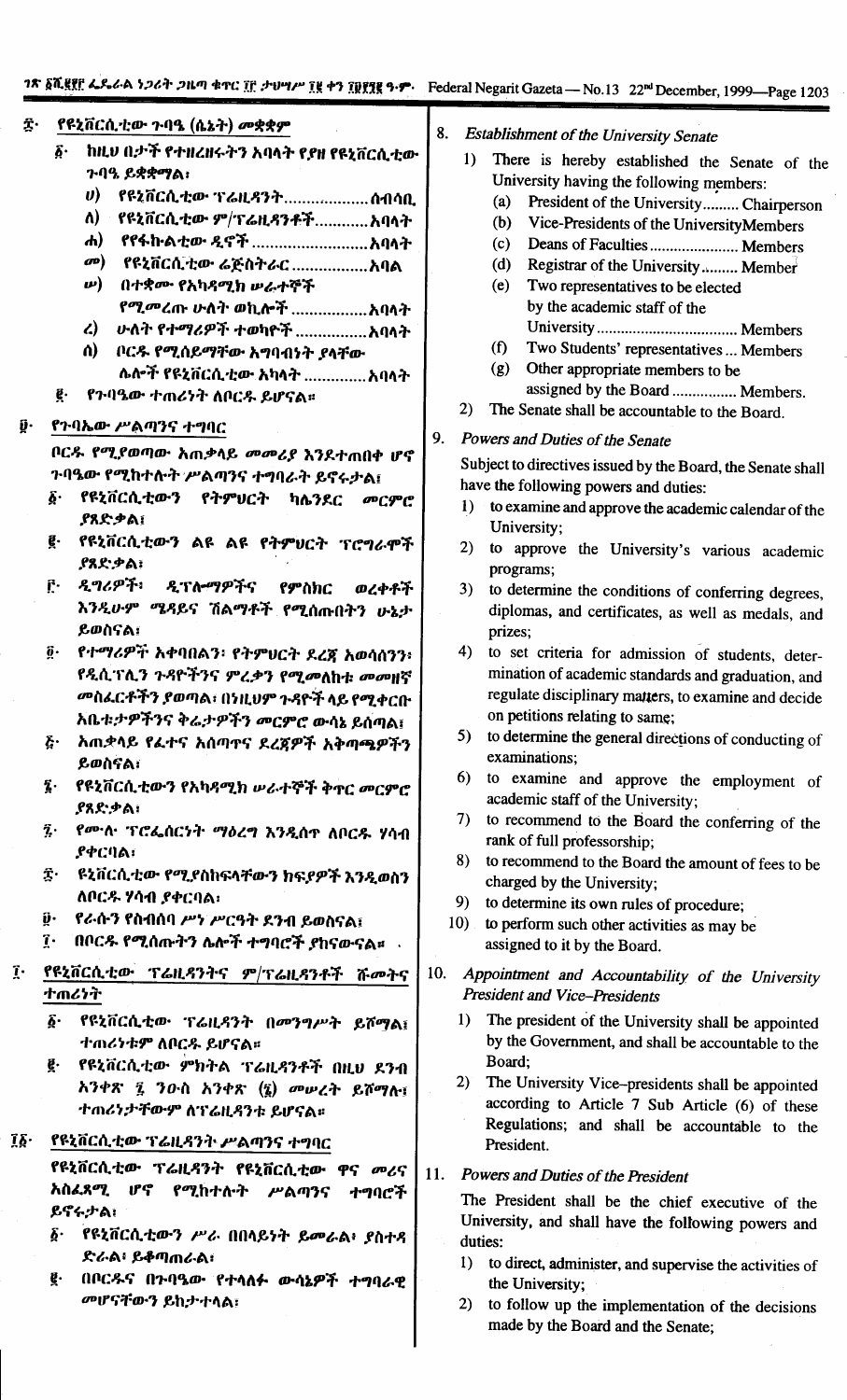- የዩኒቨርሲቲውን የአካዳሚክ ሥራተኞች ቦርዱ በሚያ ŕ٠ ወጣው መተዳደሪያ ደንብና መንግሥት ባጸደቀው የደሞዝ ስኬል *መሠረት ይ*ቀዋራል ፡ ያስተዳድራል ፡ እንዲሁም የዩኒቨርሲቲውን የአስተዳደር ሥራተኞች በመንግሥት ሠራተኞች ሕግ መሠረት ይቀዋራል ፤ <u> የስተዳድራል</u> ፡
- የዩኒቨርሲቲውን ዓመታዊ ዕቅድና በጀት አዘጋጅቶ  $\ddot{\mathbf{0}}$ . ለቦርዱ ያቀርባል ፡ ሲፌቀድም ሥራ ላይ ያውሳል ፤
- በቦርዱ ሲፌቀድ በዩኒቨርሲቲው ስም የሚደረጉ ማናቸ  $\mathbf{\hat{c}}$ ውንም ስምምነቶችና የውል ሰነዶች ይፈርማል ፤
- ዩኒቨርሲቲው ከሦስተኛ ወገኖች *ጋ*ር በሚያደር*ጋ*ቸው ĩ. ግንኙነቶች ሁሉ ዩኒቨርሲቲውን ይወክላል ፤
- በዩኒቨርሲቲው ስም የባንክ ሂሳብ እንዲከፈትና እንዲን ĩ. ቀሳቀስ ያደርጋል፣
- ስለዩኒቨርሲቲው የሥራ እንቅስቃሴ ለቦርዱ በየሦስት Ĵ٠ ወሩ ሪፖርት ያቀርባል ፣
- እንደአስፈላጊነቱ ሥልጣኑን በውክልና ይሰጣል ፣ ÿ٠
- በቦርዱና በጉባዔው የሚሰጡትን ሌሎች ተግባሮች  $\mathbf{r}$ . *የከናውናል ፡፡*

#### ስለዩኒቨርሲቲው ም/ፕሬዚዳንቶች ሥልጣንና ተግባር ïg∙

- የዩኒቨርሲቲው ም/ፕሬዚዳንቶች በዩኒቨርሲቲው ፕሬ ۶۰ ዚዳንት በሚሰጣቸው መመሪያ መሠረት የሚከተሉት ሥልጣንና ተግባሮች ይኖሩዋቸዋል፤
	- የዩኒቨርሲቲውን ሥራ በሚመለከት የዩኒቨርሲ  $\boldsymbol{\eta}$ ቲውን ፕሬዚዳንት ያማክራሉ፥ ይረዳሉ፤
	- ለእነርሱ ተጠሪ የሆኑ የሥራ ክፍሎችን ሥራ  $\mathbf{v}$ ይቆጣጠራሉ፡ በቦርዱና በጉባዔው የተላለፉ ውሣ ኔዎችና መመሪያዎች በሥራ ላይ መዋላቸውን ይከታተላሉ።
	- ሐ) በቦርዱ፡ በንባዔውና በፕሬዚዳንቱ ተለይተው የሚሰዉቸውን ሌሎች ተግባሮች ያከናውናሉ፣
- የዩኒቨርሲቲው ፕሬዚዳንት በማይኖርበት ጊዜ የዩኒቨር g. ሲቲው የአካዳሚክ ጉዳዮች ም/ፕሬዚዳንት ፕሬዚዳ ንቱን ተክቶ የዩኒቨርሲቲውን ሥራ ይመራል፥ ያስተባ ብራል።
- የዩኒቨርሲቲው ሴሎች አካላት ÎĈ∙

የዩኒቨርሲቲው ልዩ ፋኩልቲዎች የትምህርትና የምርምር ክፍሎች አመሥራረትና አሥራር እንዲሁም የአመራር አካላት አሲያየም በቦርዱ ይወሰናል።

#### ክፍል ሦስት ልዩ ልዩ

በጀት  $\mathbf{\overline{1}\overline{0}}$ 

> የዩኒቨርሲቲው በጀት ከሚከተሉት ምንጮች የተውጣጣ ይሆናል፣

- υ) ከመንግሥት ከሚመደብለት በጀት፤
- ዩኒቨርሲቲው ከሚሰበስባቸው የአገልግሎት ክፍያዎች፤ Λ) እና
- ሐ) ከሌሎች ምንጮች።
- የሂሣብ መዛግብት Ίξ·
	- ዩኒቨርሲቲው የተሟሉና ትክክለኛ የሆኑ የሂሣብ ĝ. መዛግብት ይይዛል።
	- የዩኒቨርሲቲው የሂሣብ መዛግብትና ገንዘብ ነክ ሰነዶች ğ. በዋናው አዲተር ወይም ዋናው አዲተር በሚሰይማቸው አዲተሮች በየዓመቱ ይመረመራስ።
- to employ and administer the academic staff of the  $3)$ University in accordance with the regulations issued by the Board and the salary scale approved by the Government; and employ and administer the administrative staff of the University in accordance with civil service laws:
- to prepare and submit to the Board the annual plan  $4)$ and budget of the University; and implement same upon approva!;
- to sign any agreement of contract on behalf of the  $5)$ University upon approval by the Board;
- to represent the University in all its dealings with  $6)$ third parties;
- to open bank accounts in the name of the Univer- $\mathcal{L}$ sity;
- to submit every three months reports on activities of 8) the University to the Board;
- to delegate his powers as may be necessary;  $9)$
- 10) to perform such other activities as may be assigned to him by the Board and the Senate.

# 12. Powers and Duties of the Vice-Presidents

- Pursuant to the directives issued by the President,  $1)$ the vice-presidents shall have the following powers and duties;
	- to consult and assist the President regarding  $(a)$ the affairs of the University;
	- to supervise the activities of the organs ac- $(b)$ countable to them and follow up the implementation of the decisions and directives issued by the Board and the Senate;
	- perform such other activities, specifically as- $(c)$ signed to them by the Board, the Senate or the President.
- In the absence of the President, the Academic Vice- $2)$ President of the University shall direct and coordinate the activities of the University on behalf of the president.
- Other Organs of the University 13.

The establishment and function of the various faculties, academic, and research units of the University as well as the appointment of executive organs shall be determined by the Board.

## **PART THREE**

## Miscellaneous

#### 14. **Budget**

The budget of the University shall be drawn from:

- (a) budget allocated by the Government;
- (b) fees collected by the University; and
- (c) any other sources.
- **Books of Accounts** 15.
	- 1) The University shall keep complete and accurate books of account.
	- The books of account and financial documents of  $2)$ the University shall be audited annually by the Auditor General or by other auditors designated by him.